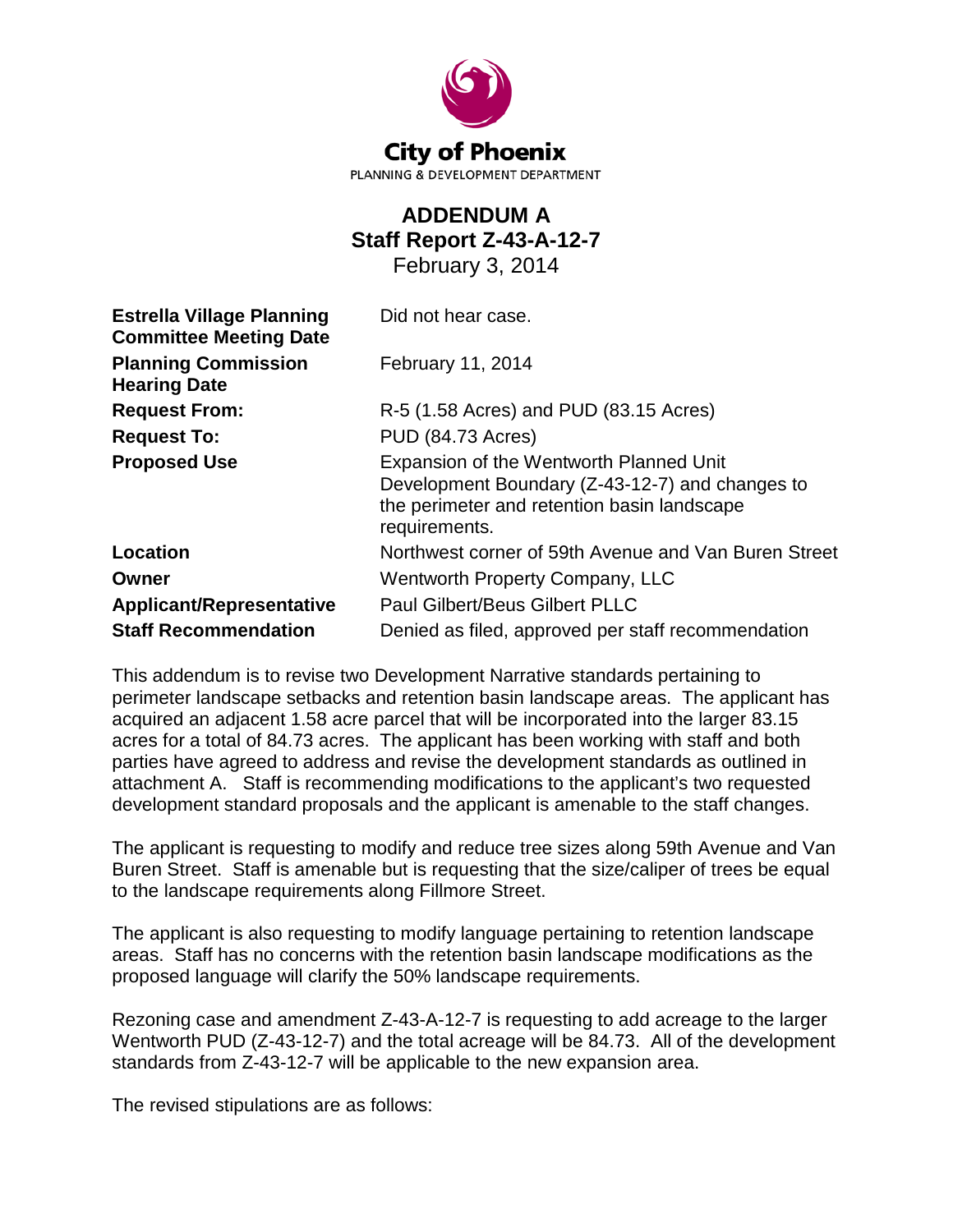Staff Report: Z-43-A-13-7 Addendum A February 3, 2014 Page 2 of 3

## **Revised Stipulations**

- 1. An updated Development Narrative for the Z-43-A-12-7 PUD reflecting the changes approved through this request shall be submitted to the Planning and Development Department within 30 days of City Council approval of this request. The updated Development Narrative shall be consistent with the Development Narrative date stamped November 27, 2013 DECEMBER 30, 2013, as modified by the following stipulations.
	- a. PAGE 24. DEVELOPMENT STANDARDS, 3. PERIMETER STANDARDS.4: SENTENCE SHALL READ AS FOLLOWS "A MIX OF TREE SIZES SHALL BE USED ALONG VAN BUREN STREET AND 59TH AVENUE. THESE AREAS SHOULD CONTAIN A MIX OF: TWO (2) ONE (1) **TWO (2)** INCH CALIPER TREES FIFTY PERCENT (50%) FORTY PERCENT (40%) **FIFTY PERCENT (50%)**; THREE (3) INCH CALIPER TREES TWENTY FIVE PERCENT (25%) **THREE (3) INCH CALIPER TREES FIFTY PERCENT (50%) AND FOUR (4) TWO (2) INCH CALIPER TREES TWENTY-FIVE PERCENT (25%) SIXTY PERCENT (60%)** (IN ACCORDANCE WITH THE ARIZONA NURSERYMAN'S ASSOCIATION STANDARDS).
	- b. PAGE 26. DEVELOPMENT STANDARDS, 7. RETENTION BASIN LANDSCAPE AREA: APPLICANT SHALL ADD THE FOLLOWING STANDARD "(5) ANY SCREENED AND NOT VISIBLE FROM FILLMORE STREET AS WELL AS ANY OTHER RETENTION BASINS WITHIN THE DEVELOPMENT SHALL UTILIZE FIFTY PERCENT (50%) LIVE LANDSCAPING COVERAGE."

## **New Development Standards**

2. That prior to preliminary site plan approval, the landowner shall execute a Proposition 207 waiver of claims in a form approved by the City Attorney's Office. The waiver shall be recorded with the Maricopa County Recorder's Office and delivered to the City to be included in the rezoning application file for record.

## **Transportation Stipulations**

- 3. Submit a revised Traffic Impact Analysis to accommodate updated development plans per the PUD requirements. The development shall be responsible for any necessary dedications and improvements to the street network as approved by the Street Transportation Department.
- 4. The developer shall construct all streets adjacent to the development with paving, curb, gutter, sidewalk, curb ramps, streetlights, landscaping and other incidentals as per plans approved by the Planning and Development Department. All improvements shall comply with all ADA accessibility standards.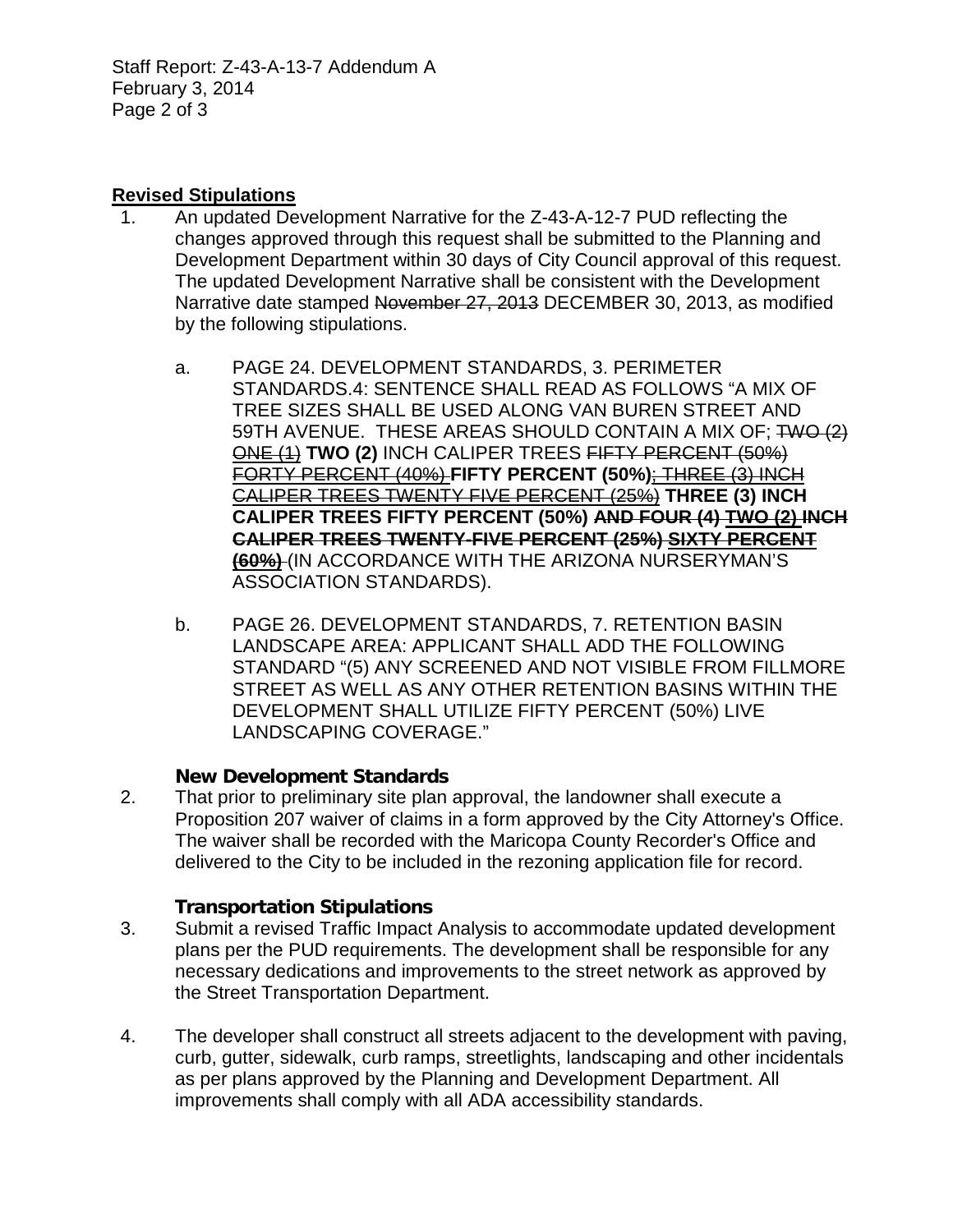Staff Report: Z-43-A-13-7 Addendum A February 3, 2014 Page 3 of 3

- 5. A Red Border Letter shall be filed with the Arizona Department of Transportation notifying them of this project. The response from ADOT shall be included in the Appendix of this study. Potential right-of-way requirements need to be addressed in ADOT's response.
- 6. The applicant shall revise the Traffic Impact Study in accordance with comments provided by the Street Transportation Department and with final approval by the Street Transportation Department prior to preliminary site plan approval.
- 7. The developer shall work with the neighborhood to pay for traffic mitigation measures along Fillmore Street adjacent to the subject site, as approved by the Street Transportation Department.

## **Attachments**

Revised Sketch Map Attachment A: Amendment Request Dated December 19, 2013 Attachment B: Wentworth PUD Development Narrative Date Stamped December 30, 2013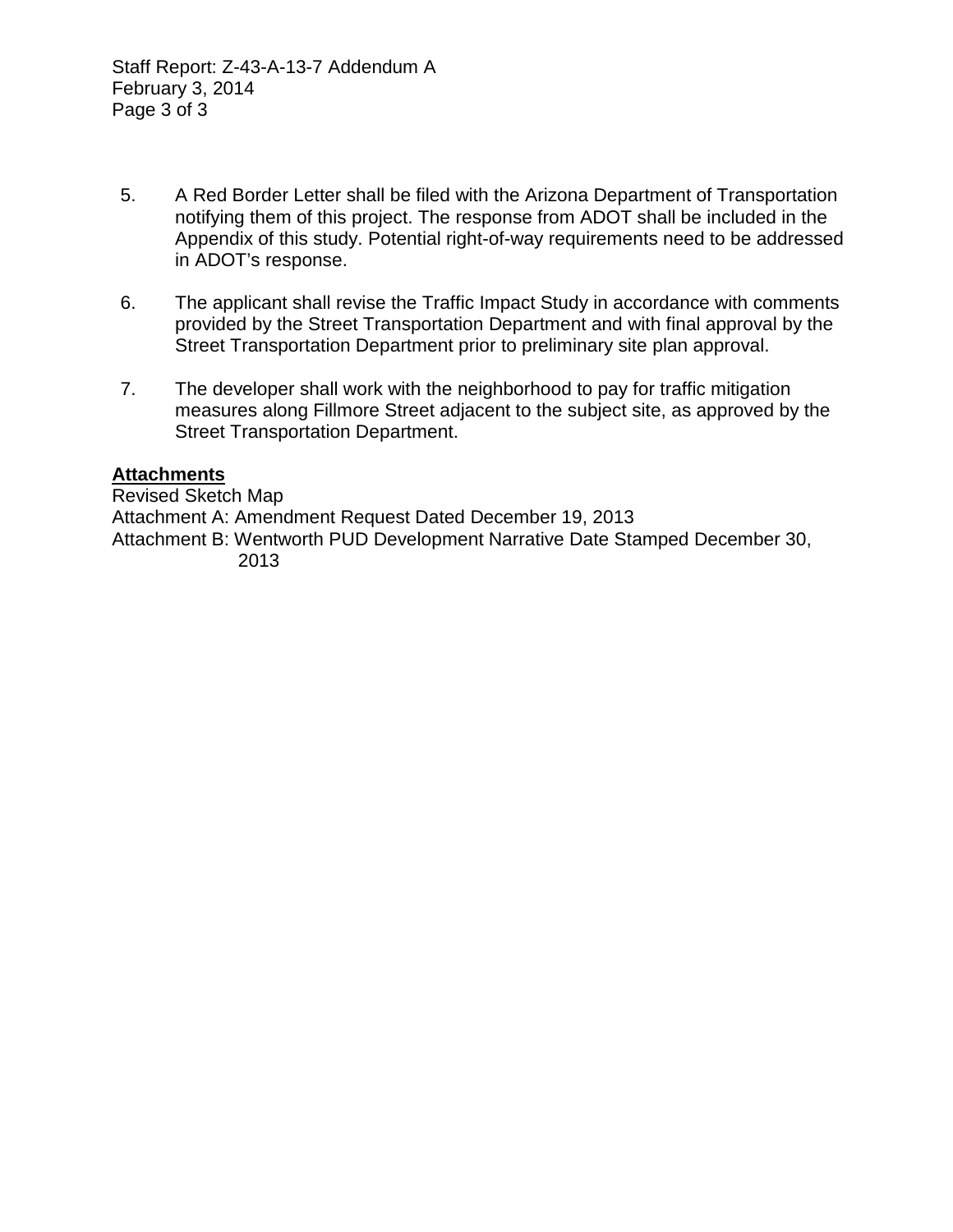

Document Path: S:\Department Share\IS Share\PL GIS\IS\_Team\Core\_Functions\Zoning\sketch\_maps\2013\Z-43-A-12.mxd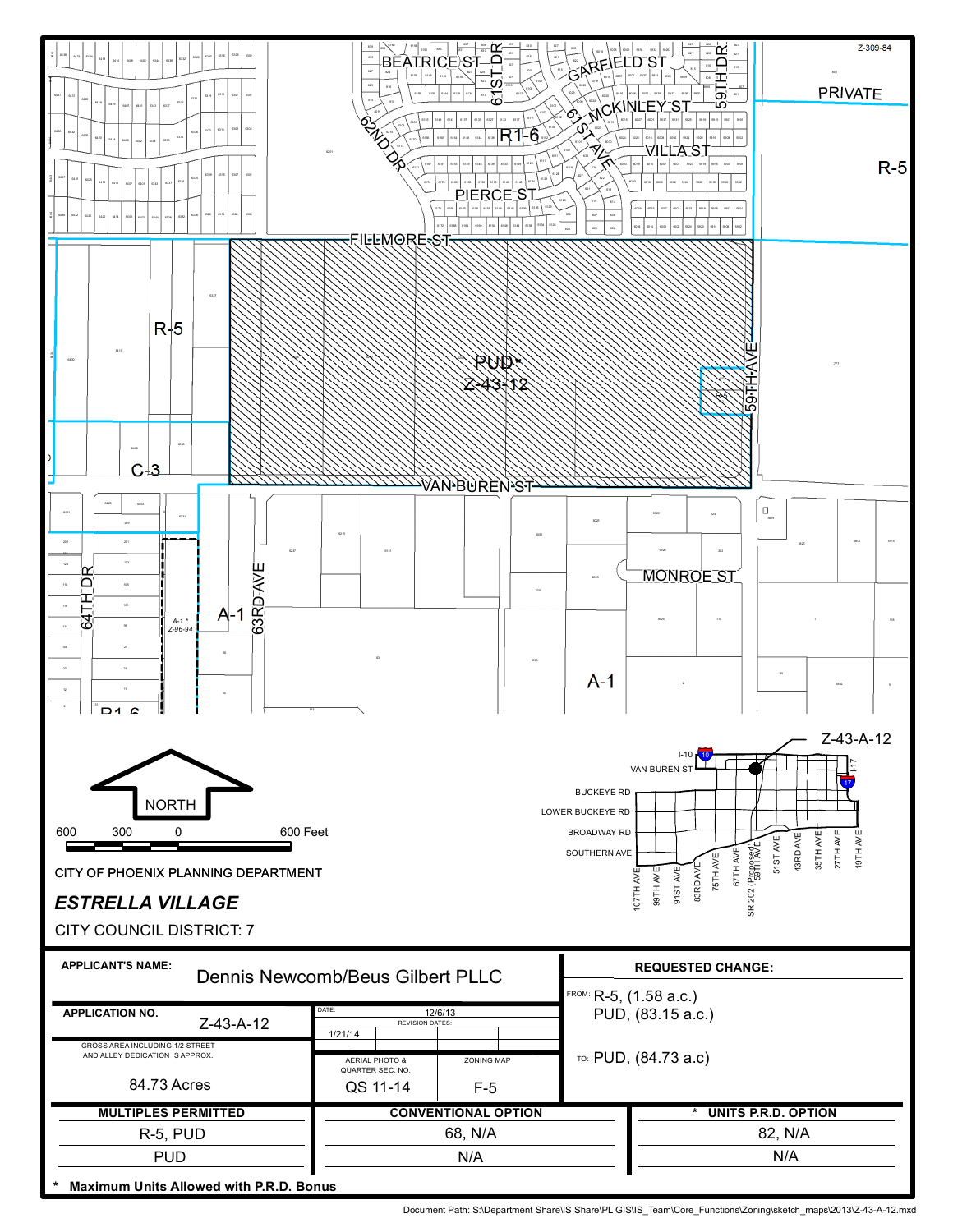**BEUS GILBERT PLLC** 

#### ATTORNEYS AT LAW

701 NORTH 44TH STREET PHOENIX, ARIZONA 85008-6504 (480) 429-3000 FAX (480) 429-3100

WRITER'S DIRECT LINE 480-429-3065 dnewcombe@beusgilbert.com

95187-001

December 19, 2013

### **HAND DELIVERY**

Mr. Alan Stephenson, AICP, Acting Director Planning and Development Department 200 West Washington Street, 3rd Floor Phoenix, AZ 85003-1611

> Minor PUD Amendment Request: Z-43-12-7. Wentworth PUD. Re: Location: Northwest Corner of Van Buren Street and 59<sup>th</sup> Avenue. Acreage: Approximately 83.15 acres.

Dear Alan:

We are requesting a Minor PUD Amendment to the City Council's recently approved Wentworth PUD on May 1, 2013 (Case: Z-43-12-7). Our minor amendment request is to correct a scrivener's error as well as an oversight with regards to landscaping requirements within the PUD. With that being said, the following language within the PUD needs to be modified.

**Perimeter Landscape Setbacks.** (See page 23 – Existing language.)

...

 $(4)$ A mix of tree sizes shall be used along Van Buren Street and 59th Avenue. These areas should contain a mix of; two  $(2)$  inch caliper trees fifty percent  $(50\%)$ ; three  $(3)$  inch caliper trees twenty-five percent  $(25\%)$ , and four  $(4)$  inch caliper trees twenty-five percent (25%) (in accordance with the Arizona Nurseryman's Association Standards).

Unfortunately, this was an error/oversight on our part in the size caliper of trees (i.e., 3) and 4 inch calipers) and a requirement that is excessive for these two (2) streets (i.e., Van Buren Street and  $59<sup>th</sup>$  Avenue). In fact, these caliper trees are more than that required along Fillmore Street within the PUD, which was the area in need of the greatest protection/buffering since it abuts residential homes. Thus, we are suggesting the following minor change, as noted below.

Perimeter Landscape Setbacks. (See page 23 – Proposed modification to language.)

 $\ddotsc$ 

 $(4)$ A mix of tree sizes shall be used along Van Buren Street and 59th Avenue. These areas should contain a mix of;  $two (2)$  ONE (1) inch caliper trees fifty percent  $(50\%)$  FORTY PERCENT  $(40\%)$ ; three  $(3)$  inch caliper trees twenty five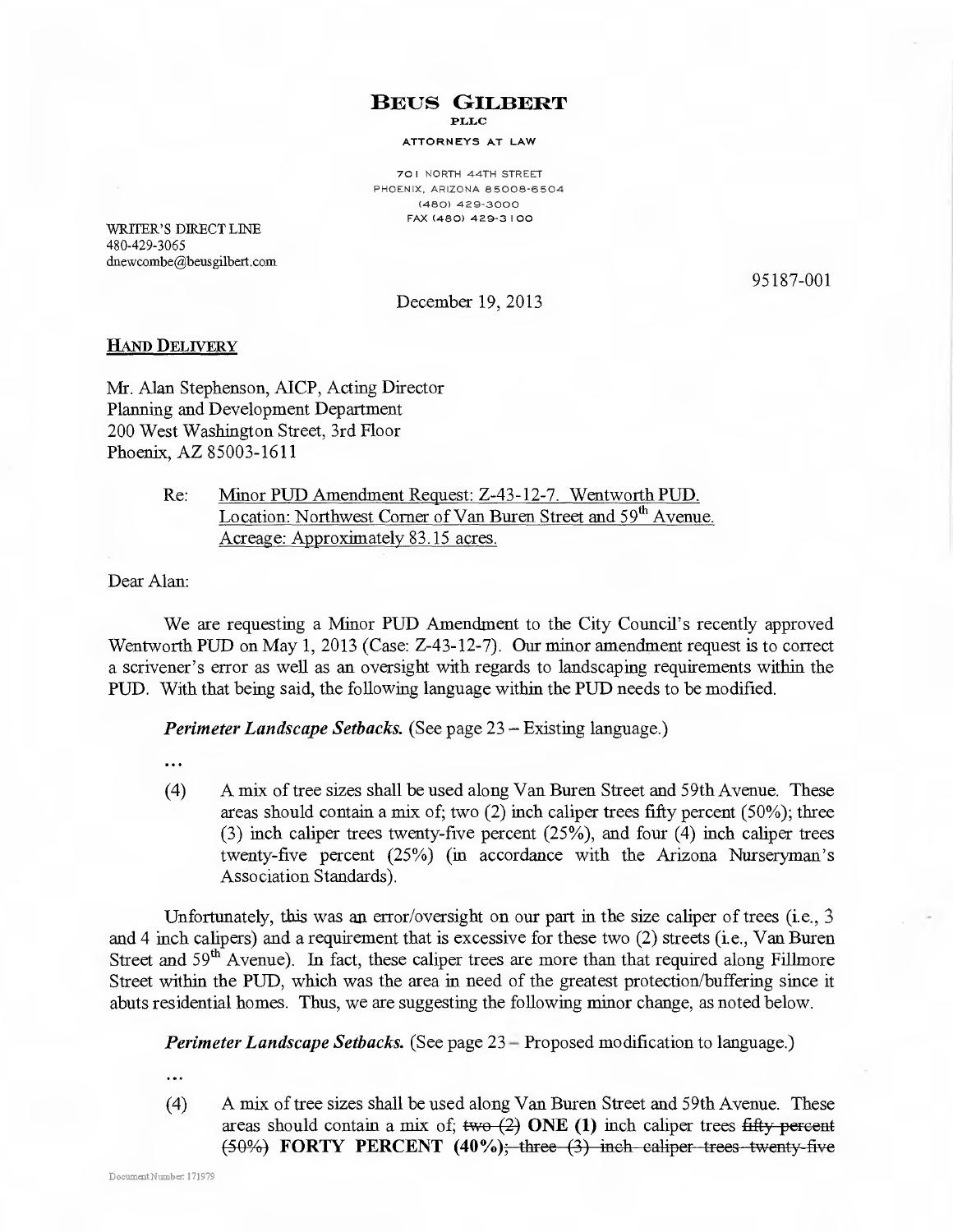Minor PUD Amendment Request: Z-43-12-7. Wentworth PUD. Location: Northwest Corner of Van Buren Street and 59<sup>th</sup> Avenue. December 19, 2013 Page 2 of 3

> percent (25%), and four (4) TWO (2) inch caliper trees twenty-five percent (25%) SIXTY PERCENT (60%) (in accordance with the Arizona Nurseryman's Association Standards).

The above tree calipers/quantities are more inline with the City's industrial landscaping standards and the area. Moreover, the proposed tree calipers will allow them to mature and grow more quickly, provide a more stable root system, and be less crowded as they grow into more natural/pleasing forms.

The other item or oversight in need of correcting is in the Retention Basin landscape *Area* section of the PUD, which specifically mentions those basin's adjacent to and visible from Fillmore Street. (See underlined text below.)

### **Retention Basin Landscape Area.** (See page 25 – Existing language.)

Improved retention basin landscape areas shall be incorporated into the site development of the project when adjacent and visible to Fillmore Street. It is the intent of this PUD to encourage the development of these spaces to create interesting arrangements of shrub and groundcover plantings for those living north of the PUD. In providing these elements, the retention basin landscape areas will promote a pleasant environment. The landscaping in these areas shall be designed so that the plant material has the opportunity to use the storm water runoff to supplement the irrigation system and provide groundwater recharge. Limited use of turf may be used in the bottom of basins where appropriate, otherwise fractured granite rip rap or river rock should be placed in the low water areas to hide unsightly dirt and oils from storm water runoff.

Since we inadvertently left out those retention basins not visible and adjacent to Fillmore Street, we believe it is necessary to add a point to clarify the landscaping requirement for those basin areas as well as any other retention basins within the development. We suggest the following requirement be added to this section.

Proposed language to be added to Retention Basin landscape Area section of the PUD.

### ANY SCREENED AND NOT VISIBLE FROM FILLMORE STREET AS  $(5)$ WELL AS ANY OTHER RETENTION BASINS WITHIN THE DEVELOPMENT SHALL UTILIZE FIFTY PERCENT (50%) LIVE LANDSCAPING COVERAGE.

Clearly we recognize that retention basins need to be landscaped and visually pleasing, but they also need to function as designed. Thus, we believe the proposed language above will accomplish both endeavors and correct an oversight too.